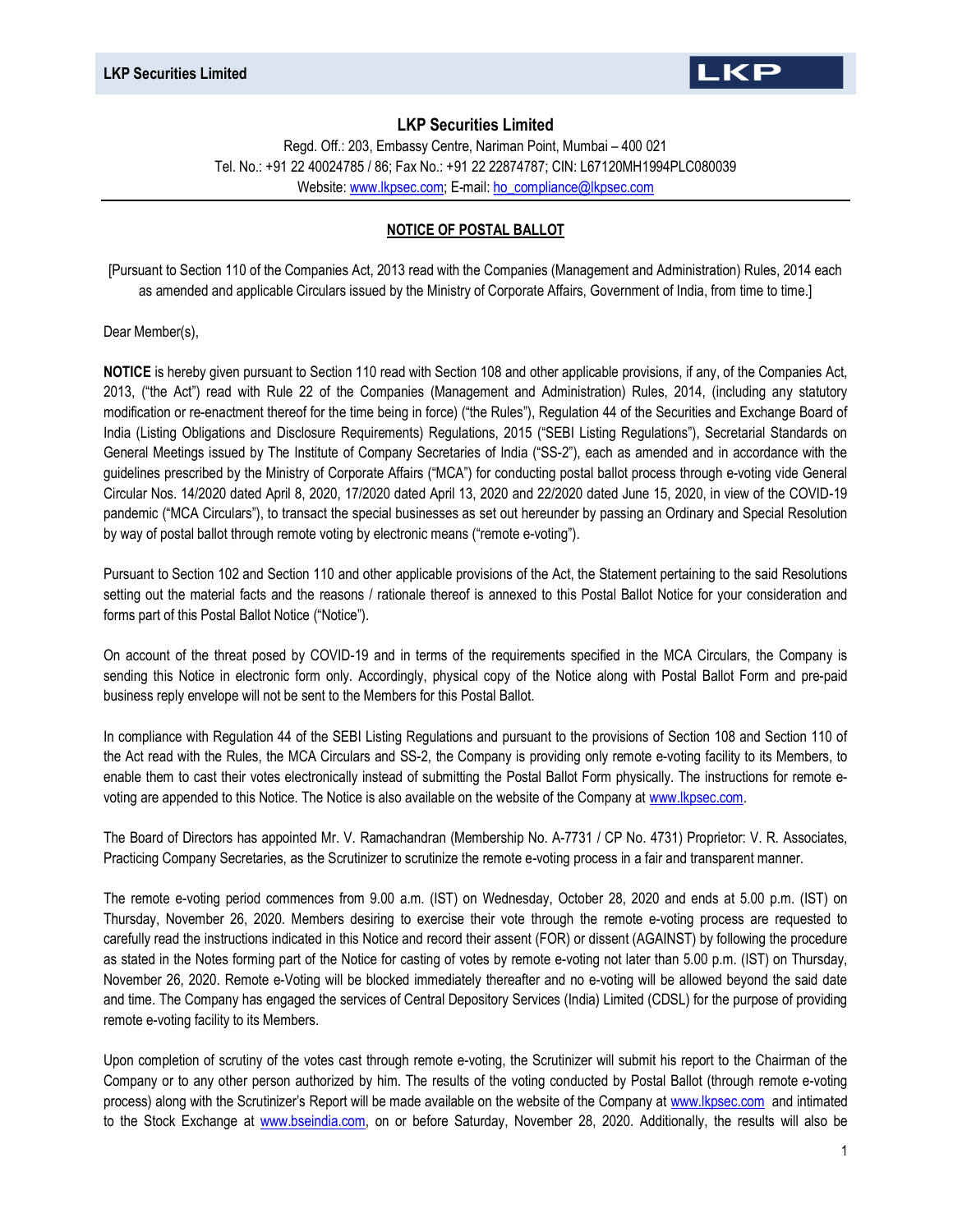published in newspapers and also uploaded on the website of CDSL at www.evotingindia.com. The Resolutions, if passed with the requisite majority through Postal Ballot, shall be deemed to have been passed, on the last date specified for remote e-voting i.e. Thursday, November 26, 2020.

#### Special Business:

#### 1. Approval of Material Related Party Transaction(s) with Alpha Commodity Private Limited.

To consider, and if thought fit, to pass the following resolution as an Ordinary Resolution:

"RESOLVED THAT pursuant to the provisions of Section 188 of the Companies Act, 2013 ("the Act") and Regulation 23 of the Securities and Exchange Board of India (Listing Obligations and Disclosure Requirements) Regulations, 2015, ("SEBI Listing Regulations"), as amended till date, and the Company's policy on Related Party Transaction(s), the Members of the Company do hereby ratify as also accord further approval to the Board of Directors of the Company (hereinafter referred to as "Board", which term shall be deemed to include any committee(s) constituted/ to be constituted by the Board, from time to time, to exercise its powers conferred by this resolution), for carrying out and/or continuing with arrangements and transactions (whether individual transaction or transactions taken together or series of transactions or otherwise) with Alpha Commodity Private Limited ("Alpha"), a related party within the meaning of Section 2(76) of the Act and Regulation 2(1)(zb) of the SEBI Listing Regulations, by way of renewal(s) or extension(s) or modification(s) of earlier arrangements/transactions or otherwise including the advancing transactions, transactions for purchase of commodity broking business and procurement of broking services, including general advances granted / taken and on such terms and conditions as the Board may deem fit, up to a maximum aggregate value of Rs. 25 crore for the financial year 2020- 21, provided that the said contract(s)/arrangement(s)/ transaction(s) shall be carried out at arm's length basis and in the ordinary course of business of the Company.

RESOLVED FURTHER THAT the Board be and is hereby authorized to do and perform all such acts, deeds, matters and things, as may be necessary, including finalizing the terms and conditions, methods and modes in respect thereof and finalizing and executing necessary documents, including contracts, schemes, agreements and such other documents, file applications and make representations in respect thereof and seek approval from relevant authorities, including Governmental authorities in this regard and deal with any matters, take necessary steps as the Board may in its absolute discretion deem fit, desirable or expedient to give effect to this resolution and to settle any question that may arise in this regard and incidental thereto, without being required to seek any further consent or approval of the Members or otherwise to the end and intent that the Members shall be deemed to have given their approval thereto expressly by the authority of this resolution.

RESOLVED FURTHER THAT the Board be and is hereby authorized to delegate all or any of the powers herein conferred, to the Committee of Director, any Director(s), Chief Financial Officer, Company Secretary or any other Officer(s) / Authorized Representative(s) of the Company, to do all such acts and take such steps as may be considered necessary or expedient to give effect to the aforesaid resolution.

RESOLVED FURTHER THAT all actions taken by the Board in connection with any matter referred to or contemplated in any of the foregoing resolutions are hereby approved, ratified and confirmed in all respects."

# 2. Approval for variation/modification/amendment of the terms of LKP Securities Limited Employee Stock Options Scheme 2017.

To consider, and if thought fit, to pass the following resolution as a Special Resolution:

"RESOLVED THAT pursuant to the provisions of Section 62(1)(b) and all other applicable provisions, if any, of the Companies Act, 2013 ("the Act") read with Rules framed there under (including any statutory modification(s) or re-enactment(s) thereof for the time being in force), the Memorandum and Articles of Association of the Company, Securities and Exchange Board of India (Share Based Employee Benefits) Regulations, 2014 as amended from time to time ("SEBI SBEB Regulations") and subject to such other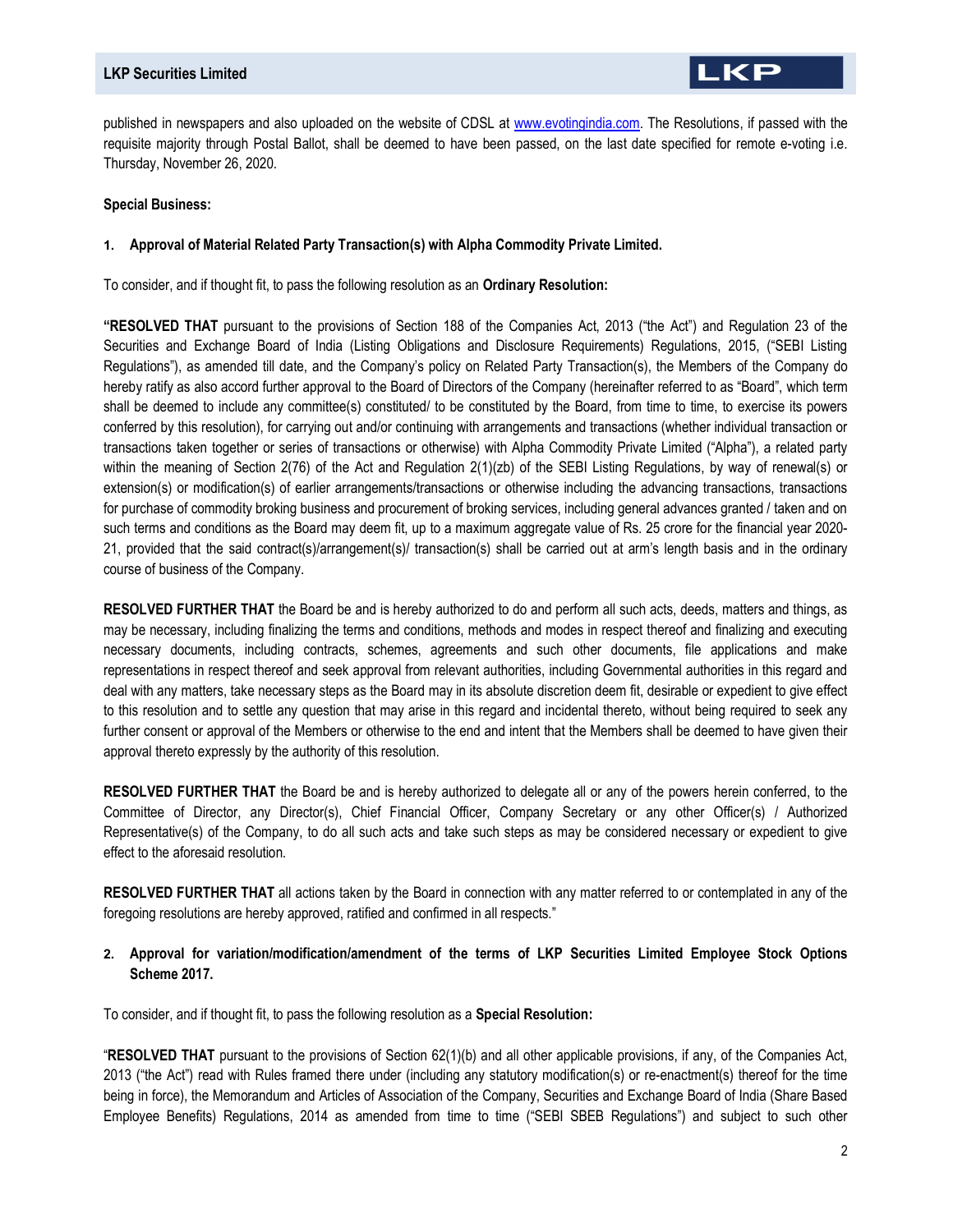# LKP

approvals, permissions and sanctions as may be necessary and subject to such conditions and modifications as may be prescribed or imposed while granting such approvals, permissions and sanctions, which may be accepted by the Board of Directors of the Company (hereinafter referred to as the "Board" which term shall be deemed to include any Committee, including the Nomination and Remuneration Committee which the Board has constituted to exercise its powers, including the powers, conferred by this resolution), the consent of the Members be and is hereby accorded to substitute the existing clauses and carrying out the following variations/modifications/amendments to LKP Securities Limited Employee Stock Options Scheme 2017 ("LKP ESOP 2017"):

# Clause 6.1.1

The LKP ESOP 2017 shall be administered by the Nomination and Remuneration Committee. All questions of interpretation of LKP ESOP 2017 shall be determined by the Committee and such determination shall be final and binding upon all persons having an interest in LKP ESOP 2017.

The Nomination and Remuneration Committee shall in accordance with LKP ESOP 2017 and Applicable Laws determine the following:

- (a) Adopt rules and regulations for implementing the Scheme from time to time;
- (b) The quantum of Employee Stock Options to be granted under LKP ESOP 2017 per Employee, subject to the ceiling as specified in Clause 8.1.3;
- (c) The Eligibility Criteria;
- (d) Determine the method for exercising the Vested Options, manner/period of Vesting, etc;
- (e) Determine the Exercise Price of the Options Granted;
- (f) The procedure for making a fair and reasonable adjustment in case of corporate actions such as merger, sale of division, stock split / consolidation, rights issues, bonus issues and others;
- (g) Determine the terms and conditions under which Vested option can lapse in case of termination of employment for misconduct;
- (h) Lay down the method for satisfaction of any tax obligation arising on the Exercise of the Option;
- (i) The procedure for cashless exercise of Employee Stock Options, if required;
- (j) Approve forms, writings and/or agreements for use in pursuance of the LKP ESOP 2017;
- (k) Frame suitable policies and procedures to ensure that there is no violation of the securities laws, as amended from time to time, including Securities and Exchange Board of India (Prohibition of Insider Trading) Regulations, 1992 and Securities and Exchange Board of India (Prohibition of Fraudulent and Unfair Trade Practices Relating to Securities Market) Regulations, 2003 by the either the Trust, the Company or any of its employees, as applicable;
- (l) Determine/vary/modify/amend any clause, terms and conditions of LKP ESOP 2017, not inconsistent with the SEBI SBEB Regulations and other applicable laws, if any.

# Clause 8.1.3

Subject to Clause 17, the maximum number of Options Granted to any one Participant of the Scheme shall not exceed 5,00,000 (Five lacs only) at the time of the Grant;

# Clause 10.1.1

The Vesting would be determined by the Nomination and Remuneration Committee provided that the Options granted under LKP ESOP 2017 would Vest after one year but not later than three years from the date of grant of such options. Vesting of options would be subject to Clause 12.1.9 and Clause 13 and certain performance parameters as the case may be;

# Clause 22

The Committee in consultation with the Board may, if it deems necessary, vary/modify/amend the terms of LKP ESOP 2017, subject to compliance with the Applicable Laws and Regulations;

#### Schedule-Definitions & Interpretations

Exercise Period means a period of 3 (Three) year from the date of Vesting within which the Vested Options can be Exercised;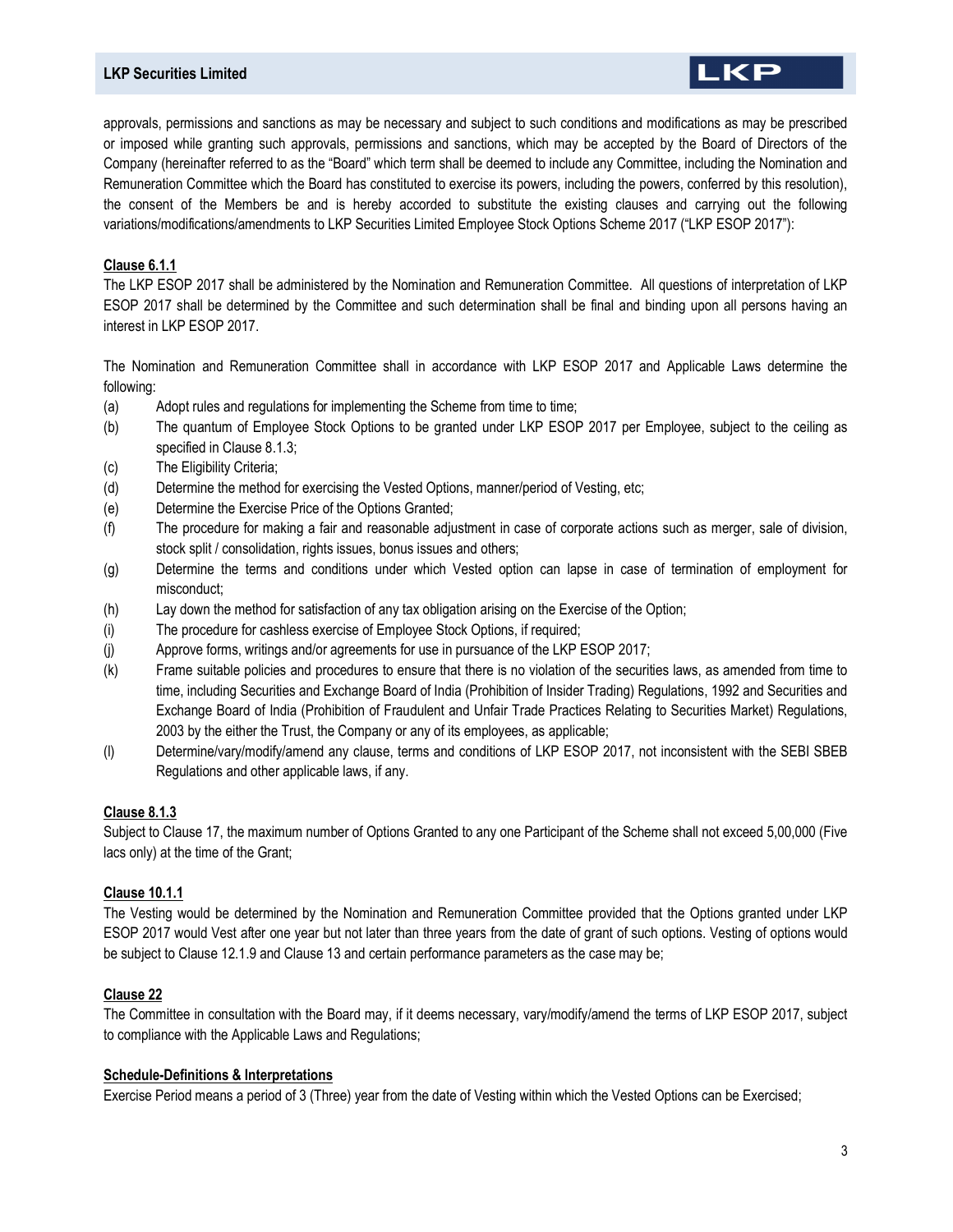

#### RESOLVED FURTHER THAT all the other terms of LKP ESOP 2017 shall remain unchanged;

RESOLVED FURTHER THAT the Board / Committee be and is hereby authorized at any time to further modify, change, vary, alter, amend, suspend or terminate LKP ESOP 2017 subject to the compliance with the applicable laws and regulations and to do all such acts, deeds, matters and things as may at its absolute discretion deem fit, for such purpose and also to settle any issues, questions, difficulties or doubts that may arise in this regard without being required to seek any further consent or approval of the Members and further to execute all such documents, writings and to give such directions and / or instructions as may be necessary or expedient to give effect to such modification, change, variation, alteration, amendment, suspension or termination of LKP ESOP 2017 and do all other things incidental and ancillary thereof;

RESOLVED FURTHER THAT the Board be and is hereby authorized to do all such acts, deeds, and things, which are required to give effect to the aforesaid resolution, at its absolute discretion, as may deem necessary, with the SEBI/Stock Exchange or any other regulatory authority and to settle all such questions or difficulties whatsoever which may arise and take all such steps and decisions in this regard."

#### NOTES:

- 1. The Explanatory Statement pursuant to the provisions of Sections 102 and 110 of the Companies Act, 2013 ("Act") read with Rule 22 of the Companies (Management and Administration) Rules, 2014 ("Rules") stating material facts and reasons for the proposed resolutions are annexed hereto. All documents referred to in the accompanying Notice and the Explanatory Statement shall be available for inspection electronically until last day of remote e-voting. Members seeking to inspect such documents can send an email to ho\_compliance@lkpsec.com.
- 2. In compliance with the Circular No. 14/2020 dated April 8, 2020, Circular No. 17/2020 dated April 13, 2020 and Circular No. 33/2020 dated September 28, 2020 issued by the Ministry of Corporate Affairs ("MCA") (hereinafter collectively referred to as "MCA Circulars"), this Postal Ballot Notice is being sent only through electronic mode to those Members whose e-mail addresses are registered with the Company/Depositories.
- 3. The Resolutions, if passed by requisite majority, will be deemed to have been passed on the last date of remote e-voting i.e. Thursday, November 26, 2020.
- 4. Institutional/Corporate Shareholders (i.e. other than individuals/HUF, NRI, etc.) are required to send a scanned copy (PDF/JPG Format) of its relevant Board or governing body Resolution/Authorization etc. to the Scrutinizer by email through its registered email address to scrutinizerlkpsec@gmail.com with a copy marked to www.evotingindia.com.
- 5. Pursuant to the provisions of Section 108 of the Act read with Rule 20 of the Companies (Management and Administration) Rules, 2014 (as amended) and Regulation 44 of SEBI Listing Regulations (as amended), and MCA Circulars the Company is providing facility of remote e-voting to its Members in respect of the businesses to be transacted through this Notice. For this purpose, the Company has entered into an agreement with Central Depository Services (India) Limited (CDSL) for facilitating voting through electronic means, as the authorized e-Voting's agency. The facility of casting votes by a member using remote evoting will be provided by CDSL.
- 6. In line with the MCA Circulars the Notice calling the Postal Ballot has been uploaded on the website of the Company at www.lkpsec.com. The Notice can also be accessed from the website of the Stock Exchange i.e. BSE Limited at www.bseindia.com. The Notice is also disseminated on the website of CDSL at www.evotingindia.com.
- 7. The instructions for shareholders for remote e-voting are as under:
- i. The voting period begins on Wednesday, October 28, 2020 at 09:00 A.M. (IST) and ends on Thursday, November 26, 2020 at 05:00 P.M. (IST). During this period shareholders' of the Company, holding shares either in physical form or in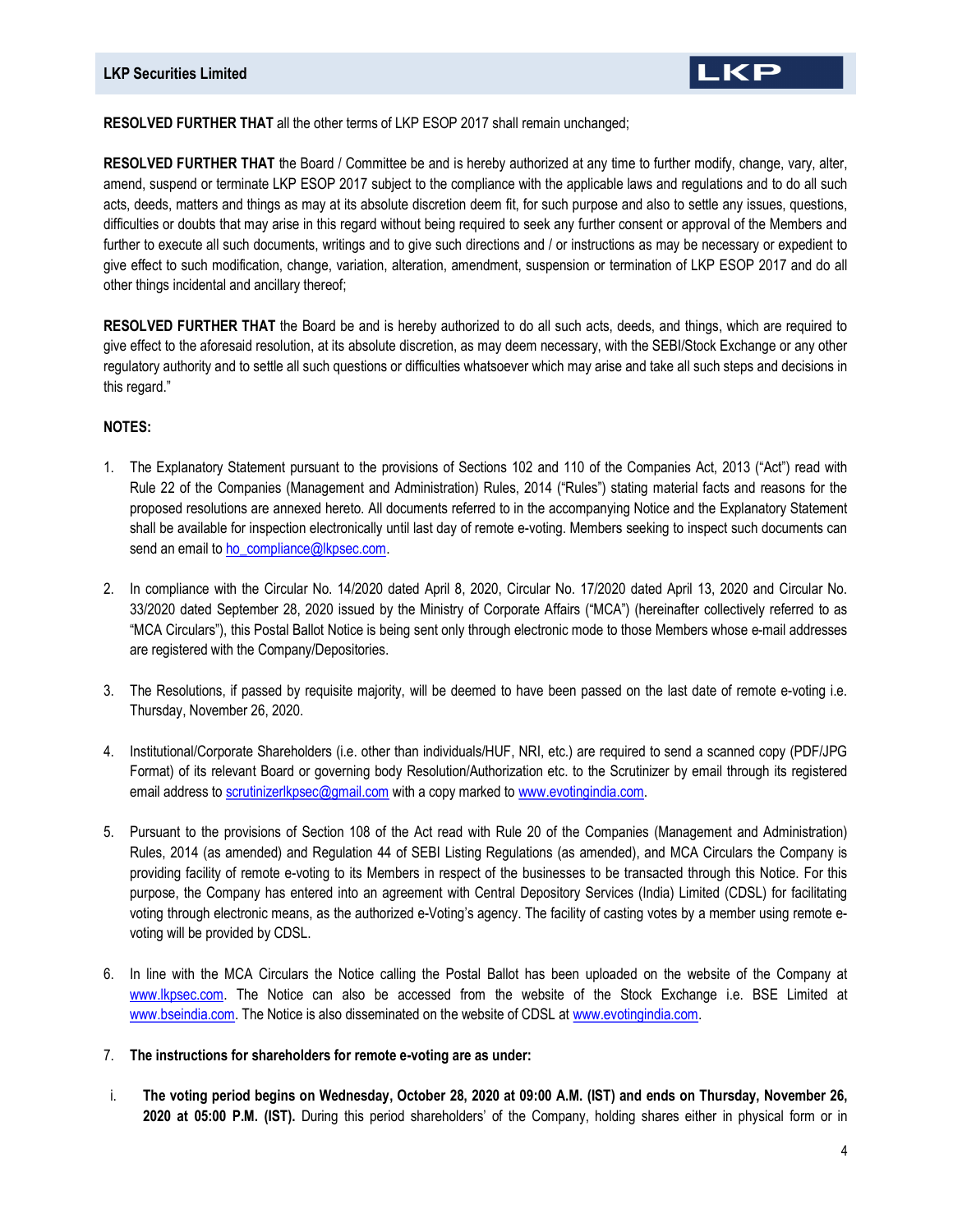dematerialized form, as on the cut-off date (record date) of Friday, October 16, 2020 may cast their vote electronically. Thereafter the e-voting module shall be disabled by CDSL for voting.

.KP

- ii. The shareholders should log on to the e-voting website www.evotingindia.com.
- iii. Click on "Shareholders" module and enter your User ID
	- a) For CDSL: 16 digits beneficiary ID,
	- b) For NSDL: 8 Character DP ID followed by 8 Digits Client ID,
	- c) Shareholders holding shares in Physical Form should enter Folio Number registered with the Company. OR
	- d) Alternatively, if you are registered for CDSL's EASI/EASIEST e-services, you can log-in at https://www.cdslindia.com from Login - Myeasi using your login credentials. Once you successfully log-in to CDSL's EASI/EASIEST e-services, click on e-Voting option and proceed directly to cast your vote electronically.
- iv. Next enter the Image Verification as displayed and Click on Login.
- v. If you are holding shares in demat form and had logged on to www.evotingindia.com and voted on an earlier e-voting of any company, then your existing password is to be used.
- vi. If a demat account holder has forgotten the login password then Enter the User ID and the image verification code and click on Forgot Password & enter the details as prompted by the system.
- vii. If you are a first time user follow the steps given below:

|                                         | For Shareholders holding shares in Demat Form and Physical Form                                       |  |
|-----------------------------------------|-------------------------------------------------------------------------------------------------------|--|
| <b>PAN</b>                              | Enter your 10 digit alpha-numeric PAN issued by Income Tax Department. Shareholders who have not      |  |
|                                         | updated their PAN with the Company/Depository Participant are requested to use the sequence           |  |
|                                         | number sent by Company/RTA or contact Company/RTA.                                                    |  |
| Dividend<br>Bank                        | Enter the Dividend Bank Details or Date of Birth (in dd/mm/yyyy format) as recorded in your demat     |  |
| Details                                 | account or in the Company records in order to login. If both the details are not recorded with the    |  |
| <b>OR</b> Date of Birth                 | Depository or Company please enter the member id / folio number in the Dividend Bank details field as |  |
| mentioned in instruction (iv).<br>(DOB) |                                                                                                       |  |

- viii. After entering these details appropriately, click on "SUBMIT" tab.
- ix. Shareholders holding shares in physical form will then directly reach the Company selection screen. However, shareholders holding shares in demat form will now reach 'Password Creation' menu wherein they are required to mandatorily enter their login password in the new password field. Kindly note that this password is to be also used by the demat holders for voting for resolutions of any other company on which they are eligible to vote, provided that company opts for e-voting through CDSL platform. It is strongly recommended not to share your password with any other person and take utmost care to keep your password confidential.
- x. For shareholders holding shares in physical form, the details can be used only for e-voting on the resolutions contained in this Notice.
- xi. Click on the EVSN of 'LKP SECURITIES LIMITED' i.e. 201022004 to cast your vote.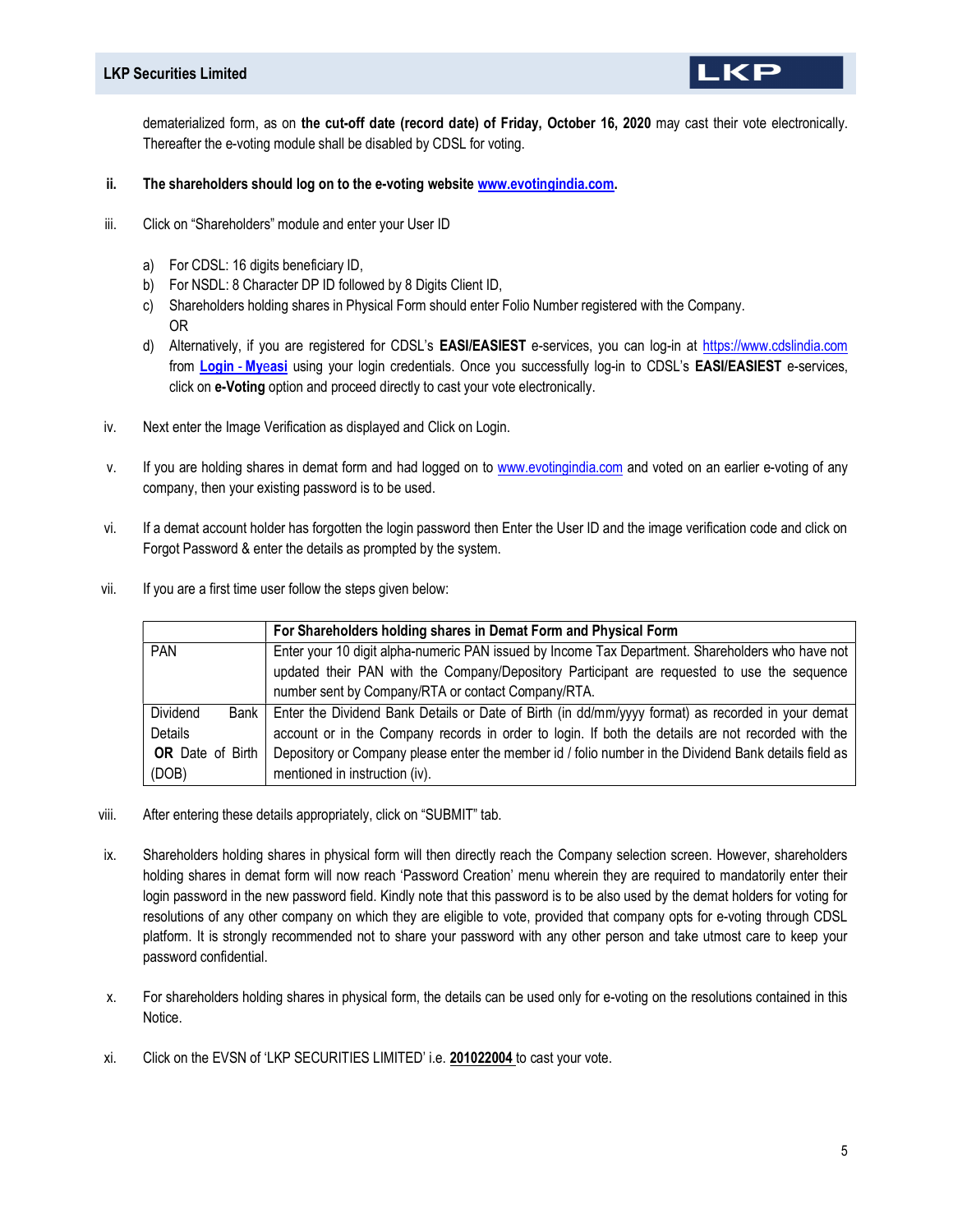xii. On the voting page, you will see "RESOLUTION DESCRIPTION" and against the same the option "YES/NO" for voting. Select the option YES or NO as desired. The option YES implies that you assent to the Resolution and option NO implies that you dissent to the Resolution.

**LKP** 

- xiii. Click on the "RESOLUTIONS FILE LINK" if you wish to view the entire Resolution details.
- xiv. After selecting the resolution you have decided to vote on, click on "SUBMIT". A confirmation box will be displayed. If you wish to confirm your vote, click on "OK", else to change your vote, click on "CANCEL" and accordingly modify your vote.
- xv. Once you "CONFIRM" your vote on the resolution, you will not be allowed to modify your vote.
- xvi. You can also take a print of the votes cast by clicking on "Click here to print" option on the Voting page.
- xvii. Shareholders can also cast their vote using CDSL's mobile app "m-Voting". The m-Voting app can be downloaded from respective Store. Please follow the instructions as prompted by the mobile app while Remote Voting on your mobile.
- 8. Process for those shareholders whose email addresses are not registered with the depositories for obtaining login credentials for e-voting for the resolutions proposed in this notice:
- i. For Physical shareholders please provide necessary details like Folio No., Name of shareholder, scanned copy of the share certificate (front and back), PAN (self attested scanned copy of PAN card), AADHAR (self attested scanned copy of Aadhar Card) by email to Company at ho\_compliance@lkpsec.com or RTA at info@adroitcorporate.com.
- ii. For Demat shareholders please provide Demat account details (CDSL-16 digit beneficiary ID or NSDL-16 digit DPID + CLID), Name, client master or copy of Consolidated Account statement, PAN (self attested scanned copy of PAN card), AADHAR (self attested scanned copy of Aadhar Card) by email to Company at ho compliance@lkpsec.com or RTA at info@adroitcorporate.com.

#### 9. Note for Non – Individual Shareholders and Custodians

- i. Non-Individual shareholders (i.e. other than Individuals, HUF, NRI etc.) and Custodians are required to log on to www.evotingindia.com and register themselves in the "Corporates" module.
- ii. A scanned copy of the Registration Form bearing the stamp and sign of the entity should be emailed to helpdesk.evoting@cdslindia.com.
- iii. After receiving the login details a Compliance User should be created using the admin login and password. The Compliance User would be able to link the account(s) for which they wish to vote on.
- iv. The list of accounts linked in the login should be mailed to helpdesk.evoting@cdslindia.com and on approval of the accounts they would be able to cast their vote.
- v. A scanned copy of the Board Resolution and Power of Attorney (POA) which they have issued in favour of the Custodian, if any, should be uploaded in PDF format in the system for the scrutinizer to verify the same.
- vi. Alternatively Non Individual shareholders are required to send the relevant Board Resolution/ Authority letter etc. together with attested specimen signature of the duly authorized signatory who are authorized to vote, to the Scrutinizer at scrutinizerlkpsec@gmail.com and to the Company at the email address ho compliance@lkpsec.com, if they have voted from individual tab & not uploaded same in the CDSL e-voting system for the scrutinizer to verify the same.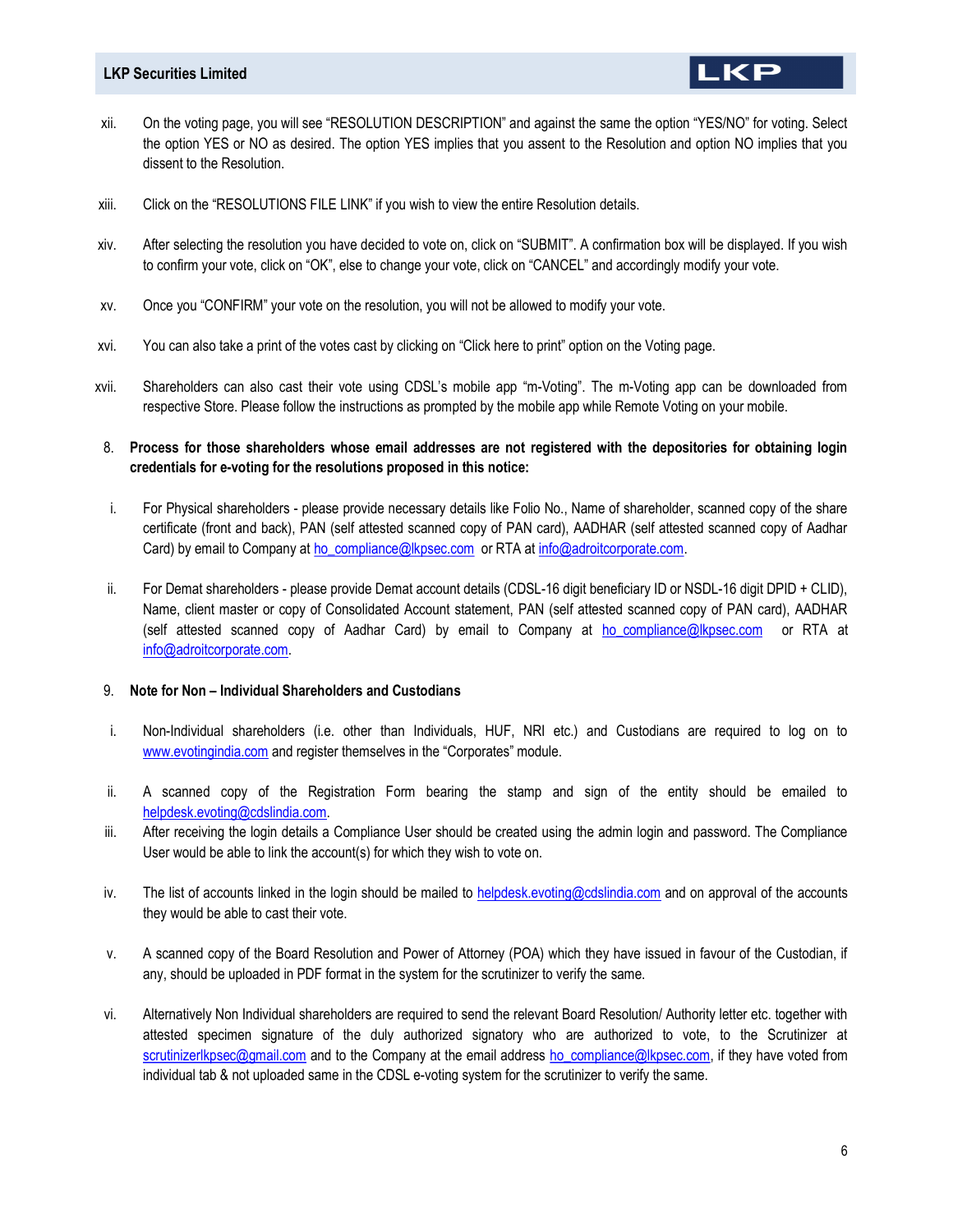10. If you have any queries or issues regarding e-Voting from the e-Voting System, you may refer the Frequently Asked Questions ("FAQs") and e-voting manual available at www.evotingindia.com, under help section or write an email to helpdesk.evoting@cdslindia.com or contact Mr. Nitin Kunder (022- 23058738) or Mr. Mehboob Lakhani (022-23058543) or Mr. Rakesh Dalvi (022-23058542).

All grievances connected with the facility for voting by electronic means may be addressed to Mr. Rakesh Dalvi, Manager, (CDSL) Central Depository Services (India) Limited, A Wing, 25th Floor, Marathon Futurex, Mafatlal Mill Compounds, N M Joshi Marg, Lower Parel (East), Mumbai - 400013 or send an email to helpdesk.evoting@cdslindia.com or call on 022-23058542/43.

- 11. The Board of Directors of the Company has appointed Mr. V. Ramachandran (Membership No. A-7731 / CP No. 4731), Proprietor M/s. V. R. Associates, Practicing Company Secretaries as the Scrutinizer to conduct the Postal Ballot through remote e-voting process in a fair and transparent manner.
- 12. The Scrutinizer shall, immediately after the conclusion of voting through remote e-voting unblock the votes cast through remote e-voting and make, not later than 48 hours of conclusion of the remote e-voting, a scrutinizer's report of the total votes cast in favour and against, if any, to the Chairman of the Company or any person authorised by him.
- 13. The Results declared along with the report of the Scrutiniser shall be placed on the website of the Company at www.lkpsec.com and on the website of CDSL immediately after the declaration of result by the Chairperson or a person authorised by him/her in writing. The Results shall also be immediately forwarded to Stock Exchange.

By order of the Board of Directors For LKP Securities Limited Sd/- Akshata Vengurlekar Company Secretary

LKP

Place : Mumbai Date : October 16, 2020

#### Registered Office:

LKP Securities Limited (CIN: L67120MH1994PLC080039) 203 , Embassy Centre, Nariman Point, Mumbai – 400 021

# STATEMENT PURSUANT TO SECTION 102(1) AND 110 OF THE COMPANIES ACT, 2013, AS AMENDED (THE "ACT")

#### Item No. 1

As per the requirements of Regulation 23(4) of the SEBI (Listing Obligations and Disclosure Requirements) Regulations, 2015 ("SEBI Listing Regulations"), all material related party transactions shall require the approval of shareholders through an Ordinary Resolution. Further, the explanation to Regulation 23(1) of the SEBI Listing Regulations provides that a transaction with a related party shall be considered material if the transaction(s) to be entered into individually or taken together with previous transactions during the financial year, exceeds 10% of the annual consolidated turnover of the Company as per the last audited financial statements of the Company.

Alpha Commodity Private Limited ("Alpha") is a related party in terms of Section 2(76) of the Act and Regulation 2(1)(zb) of the SEBI Listing Regulations. The estimated value of transaction with Alpha for the Financial Years 2020-21 will be Rs. 25 crore, which would breach the materiality threshold of 10% of the annual consolidated turnover of the Company i.e. Rs. 7.39 crore as per the last audited financial statements of the Company for Financial Year 2019-20.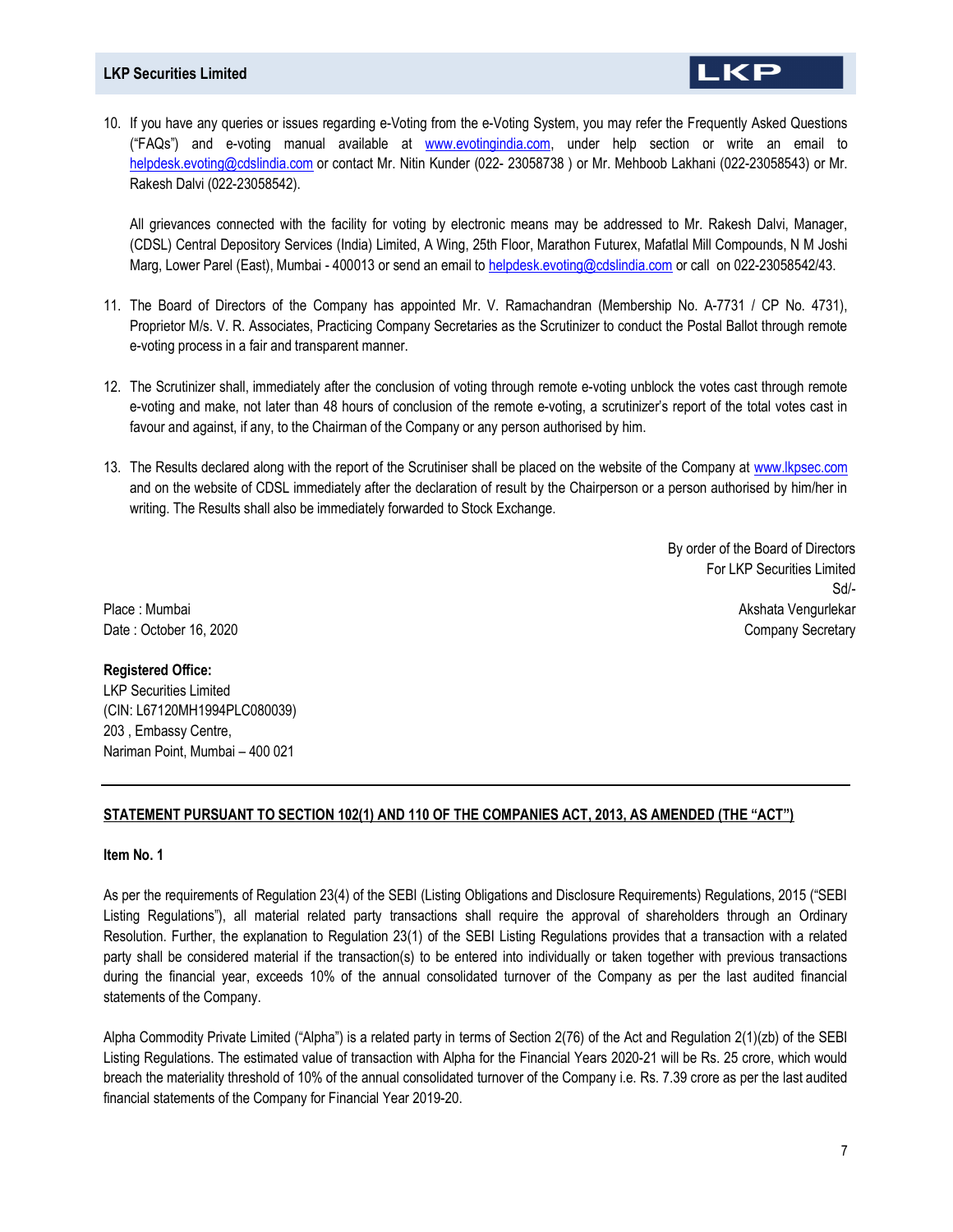K

Pursuant to Rule 15 of the Companies (Meetings of Board and its Powers) Rules, 2014, as amended till date, particulars of the transaction etc. are as under:

| SI. No.        | <b>Description</b>                     | <b>Details</b>                                                                   |
|----------------|----------------------------------------|----------------------------------------------------------------------------------|
| 1.             | Name of Related Party                  | Alpha Commodity Private Limited                                                  |
| 2.             | Name of the Director or KMP, who is    | 1. Mr. Pratik M. Doshi                                                           |
|                | related                                | 2. Mr. S. S. Gulati                                                              |
| $3_{-}$        | Nature of Relationship                 | Group Company (Common Directors and Promoters)                                   |
| 4.             | Duration of the contract               | 1 Year                                                                           |
| 5.             | Date of Approval in Board/Audit        | October 16, 2020                                                                 |
|                | Committee                              |                                                                                  |
| 6.             | Nature, material terms, monetary value | The advancing transactions, transactions for purchase of commodity broking       |
|                | particulars of contracts<br>and<br>or  | business and procurement of broking services, including general advances         |
|                | arrangements                           | granted / taken for an aggregate amount of Rs. 25 crore for the Financial Years  |
|                |                                        | 2020-21                                                                          |
| 7 <sub>1</sub> | Any other<br>information relevant or   | All important information forms part of the statement setting out material facts |
|                | important for Members to take a        | pursuant to Section 102(1) of the Companies Act, 2013 which has been             |
|                | decision on the proposed resolution    | mentioned in the foregoing paragraphs.                                           |

The said transactions have been recommended by the Audit Committee and Board of Directors of the Company for consideration and approval by the Members.

Accordingly, as per Section 188 of the Act and Regulation 23 of the SEBI Listing Regulations, approval of the Members is sought for ratification of the arrangements/transactions under taken whether by way of continuation/extension/renewal/ modification of earlier arrangements/transactions or otherwise so far in the financial year 2020-21.

Pursuant to Regulation 23(7) of SEBI Listing Regulations, none of the Promoter Group entities along with the Interested Directors will vote on the above Resolution.

None of the Directors and/or Key Managerial Personnel of the Company and/or their respective relatives are concerned or interested, either directly or indirectly, in the said resolution, except Mr. Pratik M. Doshi and Mr. S. S. Gulati (Directors in Alpha).

The Board recommends passing of the Ordinary Resolution as set forth at Item No. 1 of this Notice for approval of the Members.

# Item No. 2

The Company with the objective of rewarding and motivating employees for their long association and in recognition of their dedicated service to the Company and also to attract and retain the best talent, has been granting stock options pursuant to the approval of its members granted at the 23rd Annual General Meeting held on May 24, 2017. Rewarding employees with stock options aligns with the long term sustainable growth of the Company and ensures active participation by a team of motivated employees in ensuring its desired growth. It will provide competitive edge in the current economic and market scenario, if adoption and implementation of such incentive structure is encouraged and supported by way of grant of stock options.

Since the date of the last shareholders' approval in the year 2017, many new employees have joined the Company and in order to retain the existing employees of the Company and also to attract and retain the best talent considering the current market situation, the Board of Directors of the Company upon the recommendations of the Nomination & Remuneration Committee at its meeting held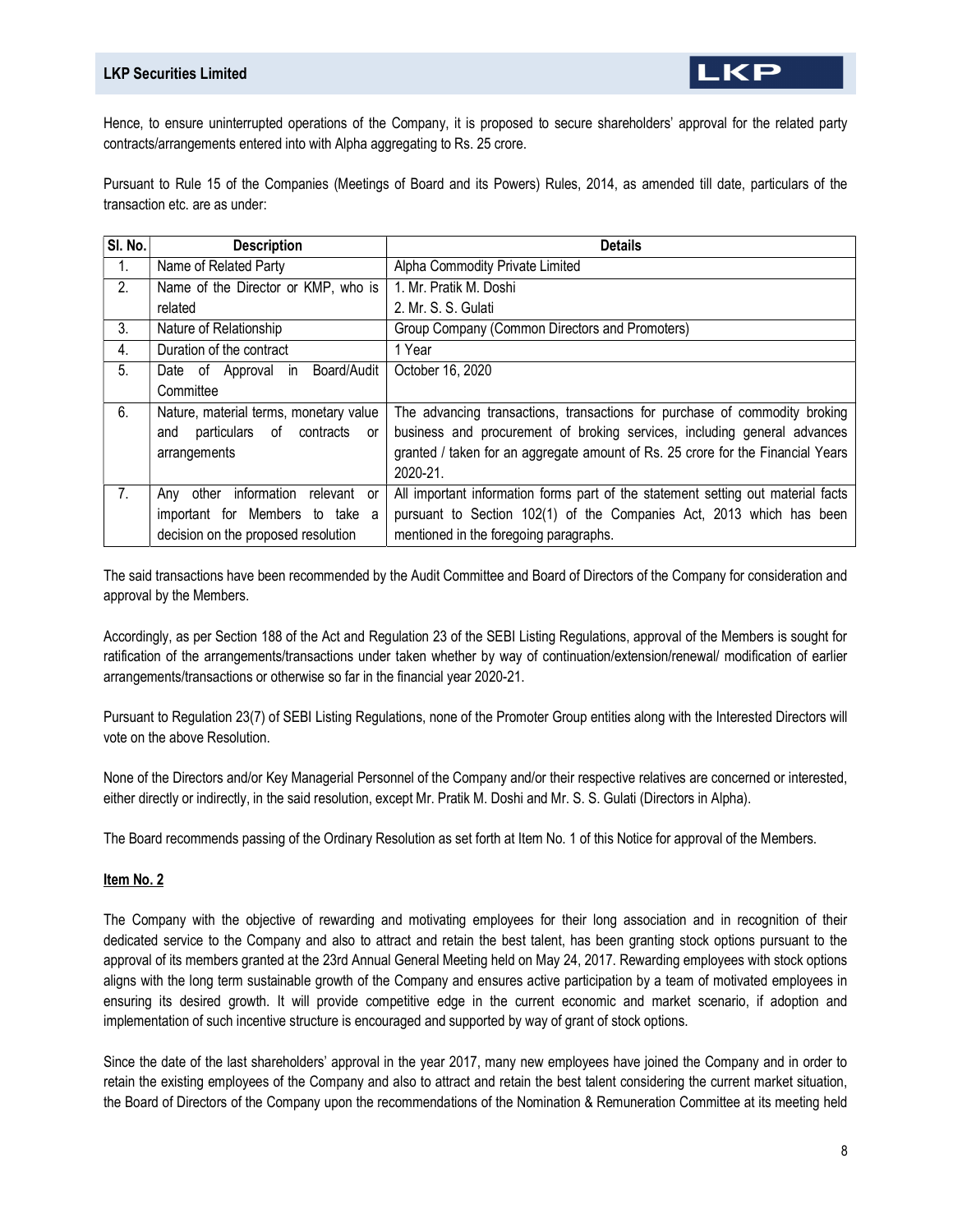on October 16, 2020 has approved variation/modification/amendment in terms of LKP ESOP 2017 in accordance with the provisions of the SEBI (Share Based Employee Benefits) Regulations, 2014 ("SEBI SBEB Regulations") and other applicable laws.

| SI. No. | The advancer the major randtrone in the Fight are<br><b>Existing Clause</b>                                                                 | <b>Modified/Amended Clause</b>                                                                           |
|---------|---------------------------------------------------------------------------------------------------------------------------------------------|----------------------------------------------------------------------------------------------------------|
| 1.      | <b>Clause 6.1.1</b>                                                                                                                         | <b>Clause 6.1.1</b>                                                                                      |
|         | The Scheme shall be administered by the Committee, which may                                                                                | The LKP ESOP 2017 shall be administered by the                                                           |
|         | delegate its duties and powers in whole or in part as it may                                                                                | Nomination and Remuneration Committee.<br>All                                                            |
|         | determine. The Committee is authorized to interpret the scheme, to                                                                          | questions of interpretation of LKP ESOP 2017 shall                                                       |
|         | establish, amend and rescind any rules and regulations relating to                                                                          | be determined by the Committee and such                                                                  |
|         | the scheme, and to make any other determinations that it deems                                                                              | determination shall be final and binding upon all                                                        |
|         | necessary or desirable for the administration and implementation of                                                                         | persons having an interest in LKP ESOP 2017.                                                             |
|         | the Scheme. The Committee may correct any defect, omission or                                                                               |                                                                                                          |
|         | reconcile any inconsistency in the Scheme in the manner and to the                                                                          | The Nomination and Remuneration Committee shall                                                          |
|         | extent the Committee deems necessary or desirable. Any decision                                                                             | in accordance with LKP ESOP 2017 and Applicable                                                          |
|         | of the Committee in the interpretation and administration of the                                                                            | Laws determine the following:                                                                            |
|         | Scheme, as described herein, shall lie within its sole and absolute<br>discretion and shall be final, conclusive and binding on all parties | (a) Adopt rules and regulations for implementing the<br>Scheme from time to time;                        |
|         | concerned (including, but not limited to, Grantee and/or                                                                                    | (b) The quantum of Employee Stock Options to be                                                          |
|         | Participant/Nominees and their beneficiaries or successors). The                                                                            | granted under LKP ESOP 2017 per Employee,                                                                |
|         | Committee shall, inter alia, do the following:                                                                                              | subject to the ceiling as specified in Clause 8.1.3;                                                     |
|         | (a) Adopt rules and regulations for implementing the Scheme from                                                                            | (c) The Eligibility Criteria;                                                                            |
|         | time to time;                                                                                                                               | (d) Determine the method for exercising the Vested                                                       |
|         | (b) Identify the Employees eligible to participate under the Scheme;                                                                        | Options, manner/period of Vesting, etc;                                                                  |
|         | (c) Grant Options to the identified Eligible Employee and determine                                                                         | (e) Determine the Exercise Price of the Options                                                          |
|         | the Grant Date:                                                                                                                             | Granted;                                                                                                 |
|         | (d) Determine the number of Options to be Granted to each                                                                                   | (f) The procedure for making a fair and reasonable                                                       |
|         | Grantee and in aggregate;                                                                                                                   | adjustment in case of corporate actions such as                                                          |
|         | (e) Determine the number of Shares of the Company to be covered                                                                             | merger, sale of division, stock split /                                                                  |
|         | by each Option Granted under the Scheme;                                                                                                    | consolidation, rights issues, bonus issues and                                                           |
|         | (f) Determine the method for exercising the Vested Options, period                                                                          | others;                                                                                                  |
|         | of Exercise, etc;                                                                                                                           | (g) Determine the terms and conditions under which                                                       |
|         | (g) Determine the Exercise Price of the Options Granted;                                                                                    | Vested option can lapse in case of termination of                                                        |
|         | (h) Determine the terms and conditions, not inconsistent with the                                                                           | employment for misconduct;                                                                               |
|         | terms of the Scheme, of any Option Granted hereunder;<br>(i) Determine the terms and conditions under which Vested option                   | (h) Lay down the method for satisfaction of any tax<br>obligation arising on the Exercise of the Option; |
|         | can lapse in case of termination of employment for misconduct;                                                                              | (i) The procedure for cashless exercise of Employee                                                      |
|         | (i) Approve forms or agreements for use under the Scheme;                                                                                   | Stock Options, if required;                                                                              |
|         | (k) Lay down the method for satisfaction of any tax obligation                                                                              | (j) Approve forms, writings and/or agreements for                                                        |
|         | arising on the Exercise of the Option;                                                                                                      | use in pursuance of LKP ESOP 2017;                                                                       |
|         | (I) Decide all other matters that must be determined in connection                                                                          | (k) Frame suitable policies and procedures to ensure                                                     |
|         | with an Option under the Scheme in accordance with SEBI (Share                                                                              | that there is no violation of the securities laws, as                                                    |
|         | based employee benefits) Regulations, 2014;                                                                                                 | amended from time to time, including Securities                                                          |
|         | (m) Construe and interpret the terms of the Scheme, and the                                                                                 | and Exchange Board of India (Prohibition of                                                              |
|         | Options Granted pursuant to the Scheme;                                                                                                     | Insider Trading) Regulations, 1992 and Securities                                                        |
|         | (n) Frame suitable policy, procedure and system to comply with the                                                                          | and Exchange Board of India (Prohibition of                                                              |
|         | Securities and Exchange Board of India (Insider Trading)                                                                                    | Fraudulent and Unfair Trade Practices Relating                                                           |
|         | Regulations, 2015 and Securities and Exchange Board of India                                                                                | to Securities Market) Regulations, 2003 by the                                                           |
|         | (Prohibition of Fraudulent and Unfair Trade Practices relating to the                                                                       | either the Trust, the Company or any of its                                                              |
|         | Securities Market) Regulations, 1995 to be followed by the                                                                                  | employees, as applicable;                                                                                |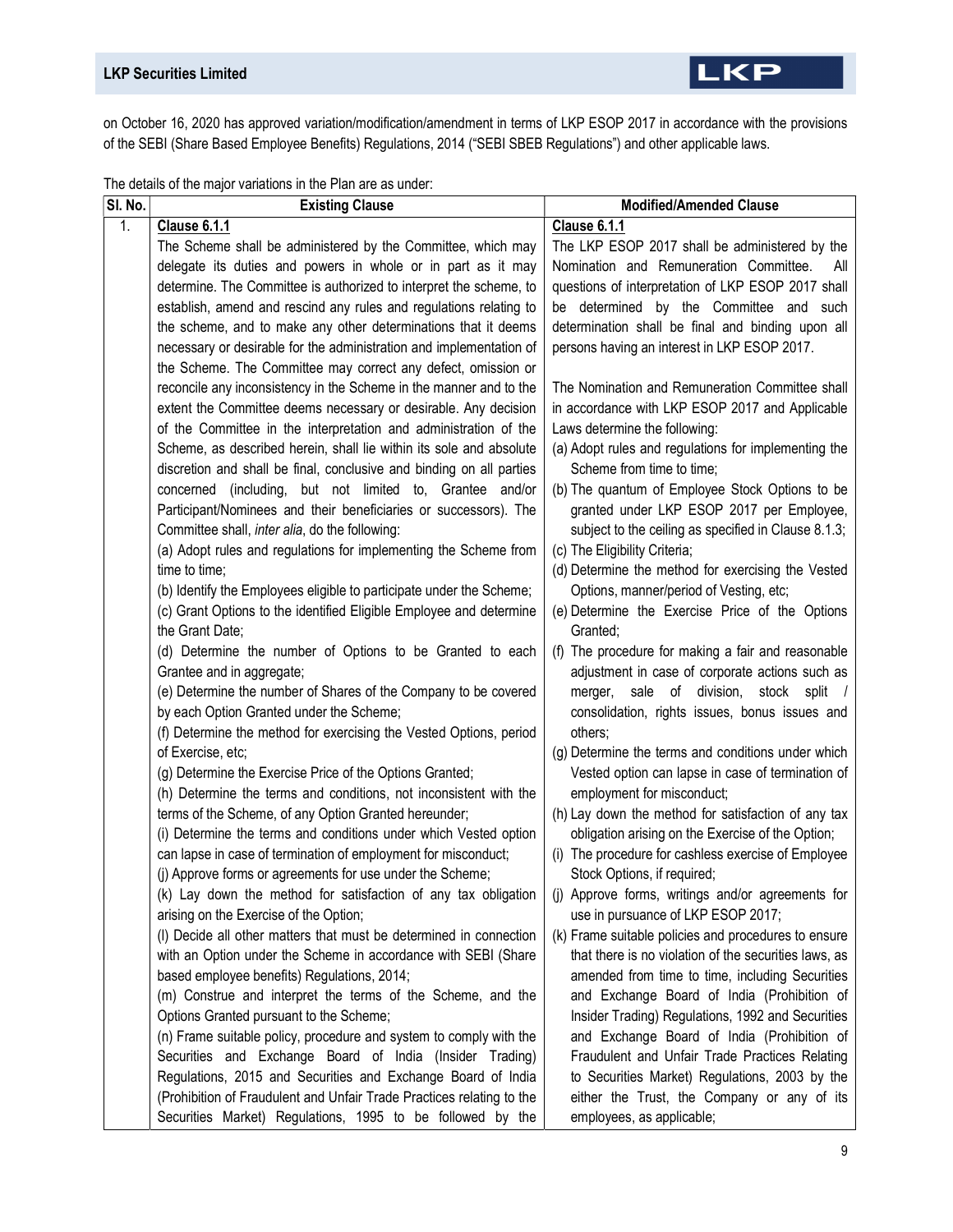# LKP

| 2. | Participant.<br>All decisions made by the Committee in the matters referred to<br>above shall be conclusive and binding on all parties concerned<br>(including, but not limited to, Grantee and/or Participant and their<br>Beneficiaries or successors). Neither the Company, nor the<br>Committee shall be liable for any action or determination made with<br>respect to the Scheme or any Option Granted there under.<br><b>Clause 8.1.3</b><br>Subject to Clause 17, the maximum number of Options Granted to<br>any one Participant of the Scheme shall not exceed 2,50,000 (Two                                                                                                                                                                                                                                                                                                                                                                                                                                                                                                                                                                                                                                                                                                                                           | (I) Determine/vary/modify/amend any clause, terms<br>and conditions of LKP ESOP 2017, not<br>inconsistent with the SEBI SBEB Regulations<br>and other applicable laws, if any.<br><b>Clause 8.1.3</b><br>Subject to Clause 17, the maximum number of<br>Options Granted to any one Participant of the                                                                                                      |
|----|----------------------------------------------------------------------------------------------------------------------------------------------------------------------------------------------------------------------------------------------------------------------------------------------------------------------------------------------------------------------------------------------------------------------------------------------------------------------------------------------------------------------------------------------------------------------------------------------------------------------------------------------------------------------------------------------------------------------------------------------------------------------------------------------------------------------------------------------------------------------------------------------------------------------------------------------------------------------------------------------------------------------------------------------------------------------------------------------------------------------------------------------------------------------------------------------------------------------------------------------------------------------------------------------------------------------------------|------------------------------------------------------------------------------------------------------------------------------------------------------------------------------------------------------------------------------------------------------------------------------------------------------------------------------------------------------------------------------------------------------------|
|    | Lacs Fifty Thousand only) at the time of the Grant;                                                                                                                                                                                                                                                                                                                                                                                                                                                                                                                                                                                                                                                                                                                                                                                                                                                                                                                                                                                                                                                                                                                                                                                                                                                                              | Scheme shall not exceed 5,00,000 (Five lacs only) at<br>the time of the Grant;                                                                                                                                                                                                                                                                                                                             |
| 3. | <b>Clause 10.1.1</b><br>Subject to Clause 12.9 and Clause 13 below and continued<br>employment of the Participant with the Company, the Unvested<br>Options shall vest with the Participant, unless Committee decides<br>otherwise and incompliance of the Committee's decisions as per<br>Clause 10.2.1 below, in accordance with the following schedule:<br>(a) 33 % (Thirty Three) of the total Options Granted shall Vest on<br>the first anniversary of the Grant Date;<br>(b) 33 % (Thirty Three) of the total Options Granted shall Vest on<br>the second anniversary of the Grant Date; and<br>(c) 34 % (Thirty Four) of the total Options Granted shall Vest on the<br>third anniversary of the Grant Date.                                                                                                                                                                                                                                                                                                                                                                                                                                                                                                                                                                                                             | <b>Clause 10.1.1</b><br>The Vesting would be determined by the Nomination<br>and Remuneration Committee provided that the<br>Options granted under LKP ESOP 2017 would Vest<br>after one year but not later than three years from the<br>date of grant of such options. Vesting of options<br>would be subject to Clause 12.1.9 and Clause 13<br>and certain performance parameters as the case<br>may be; |
| 4. | Clause 22<br>Modification pursuant to Special Resolution:<br>The Committee may subject to a special resolution passed at a<br>General Meeting at any time and from time to time:<br>(a) revoke, add to, alter, amend or vary all or any of the terms and<br>conditions of the Scheme or all or any of the rights and obligations<br>of the Grantee/ Participant/Beneficiary;<br>(b) formulate various sets of special terms and conditions in<br>addition to those set out herein, to apply to the Grantee/ Participant/<br>Beneficiary. Each of such sets of special terms and conditions shall<br>be restricted in its application to those Grantee/ Participant/<br>Beneficiary;<br>(c) formulate separate sets of special terms and conditions in<br>addition to those set out herein, to apply to each class or category<br>of Grantee/ Participant/ Beneficiary separately and each of such<br>sets of special terms and conditions shall be restricted in its<br>applications to such Grantee/ Participant/ Beneficiary;<br>(d) Alter the Exercise Price, if the Option becomes unattractive due<br>to fall in market price of the share.<br>Provided that no variation, alteration, addition or amendment to the<br>Scheme can be made if it is detrimental to the interest of the<br>Grantee/ Participant/ Beneficiary. | <b>Clause 22</b><br>The Committee in consultation with the Board may, if<br>it deems necessary, vary/modify/amend the terms of<br>LKP ESOP 2017, subject to compliance with the<br>Applicable Laws and Regulations;                                                                                                                                                                                        |
| 5. | <b>Schedule-Definitions &amp; Interpretations</b><br>Exercise Period means a period of 1 (One) year from the date of<br>Vesting within which the Vested Options can be Exercised;                                                                                                                                                                                                                                                                                                                                                                                                                                                                                                                                                                                                                                                                                                                                                                                                                                                                                                                                                                                                                                                                                                                                                | <b>Schedule-Definitions &amp; Interpretations</b><br>Exercise Period means a period of 3 (Three) year<br>from the date of Vesting within which the Vested<br>Options can be Exercised;                                                                                                                                                                                                                     |